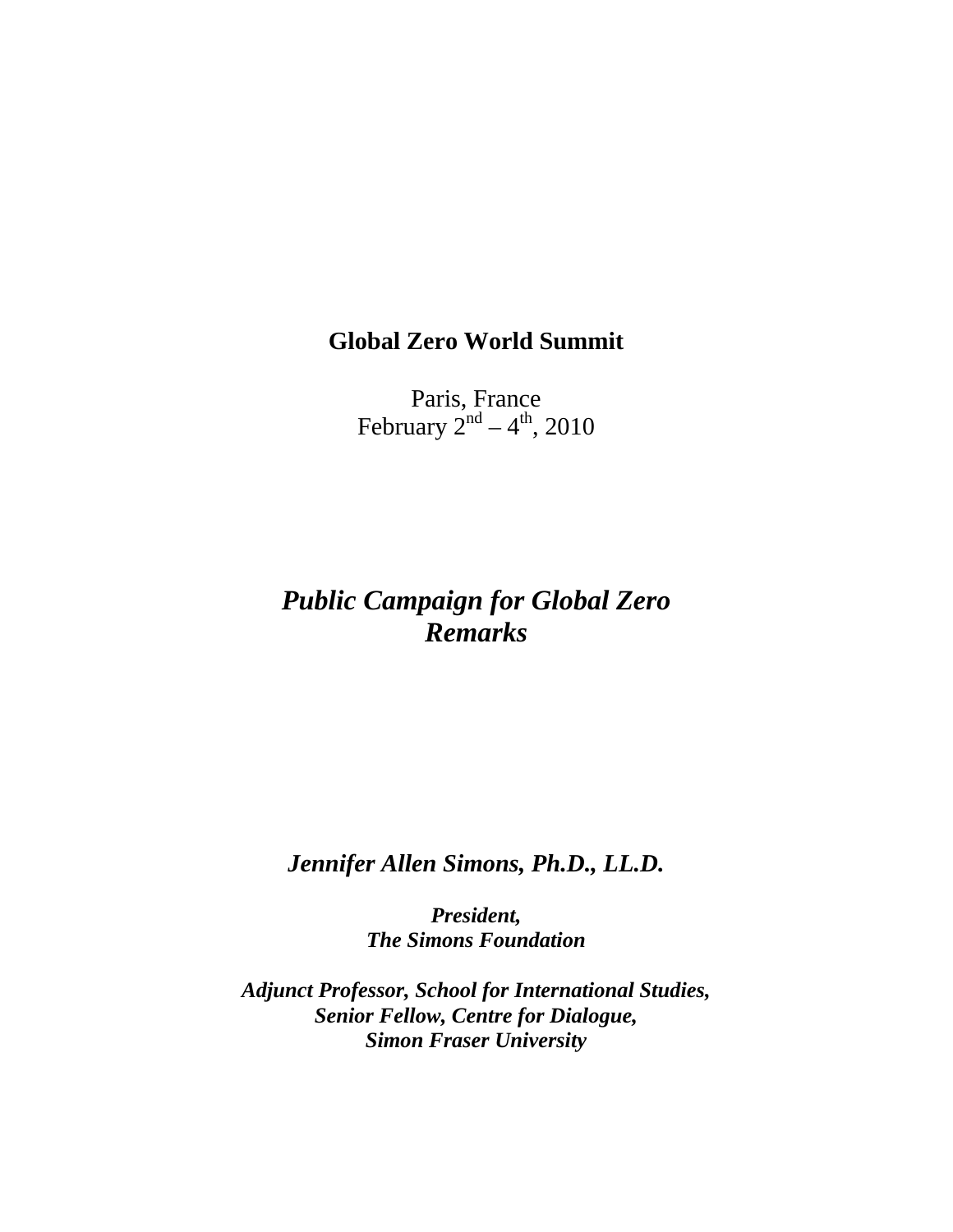Good Afternoon.

My name is Jennifer Allen Simons.

I am President of The Simons Foundation, a Founding Partner of Global Zero and the Principal Sponsor of this Global Zero World Summit.

I would like to acknowledge the generous contributions to this event from Naila Bolus and Joe Cirincione of the Ploughshares Fund; from the World Security Institute, represented here by Dr. Bob Meyers, John Fullerton and Ray Frankel; also Peter Kelnar and, as well, Deb Sawyer of the Telemachus Foundation. This is a practical manifestation of the confidence in the contribution Global Zero is making in rapidly moving forward the agenda to eliminate nuclear weapons.

And I would like to take this opportunity to congratulate Lawrence Bender, Bruce Blair, Matt Brown - and all those associated with the film - for the fine documentary, and you, Bruce and Matt, for all that you have accomplished in the last fourteen months.

The Simons Foundation served as Principal Sponsor of the Global Zero Inaugural Summit, fourteen months ago. Since that time, I have worked closely with Bruce and Matt - the modestly self-designated co-ordinators. I have observed their strategic planning, their team building, their development and management skills - Global Zero's extraordinary success, and its rapid movement forward. And we, at the Foundation, have every reason to maintain our confidence in the continuing success of the project to eliminate nuclear weapons by 2030 and their prohibition for all time.

The Simons Foundation is a small privately-funded organization with limited resources and Global Zero could accomplish so much more, and at faster pace, with a deeper, broader financial base. So - as Global Zero augments its diplomatic and political activity and presses forward into its Public Campaign and Youth Leadership programme - I do ask those of you with **the means** - and your friends and colleagues also - for financial help in order to support this major effort to eliminate nuclear weapons, and to ensure they are gone forever.

Bruce Blair, once, said to me that Global Zero would be the "*wind behind President Obama's back*" but it seems, at times, we travel at his side. Much work has been done. Global Zero has built support - globally - from all levels, and developed its credibility as an organization. And in fact, any mention of global zero – *lower case –* shorthand for zero nuclear weapons – is assumed to be discussion of the organization, Global Zero.

We are certainly thankful to President Obama for making nuclear disarmament a priority – for his agenda to work for a world free of nuclear weapons, an agenda re-confirmed in his State of the Union Address. Yet, his language is extremely cautious! There may be domestic, strategic, political reasons for this. However, the urgency of the issue is blunted by this caution. In the public realm, his words *perhaps not within my lifetime*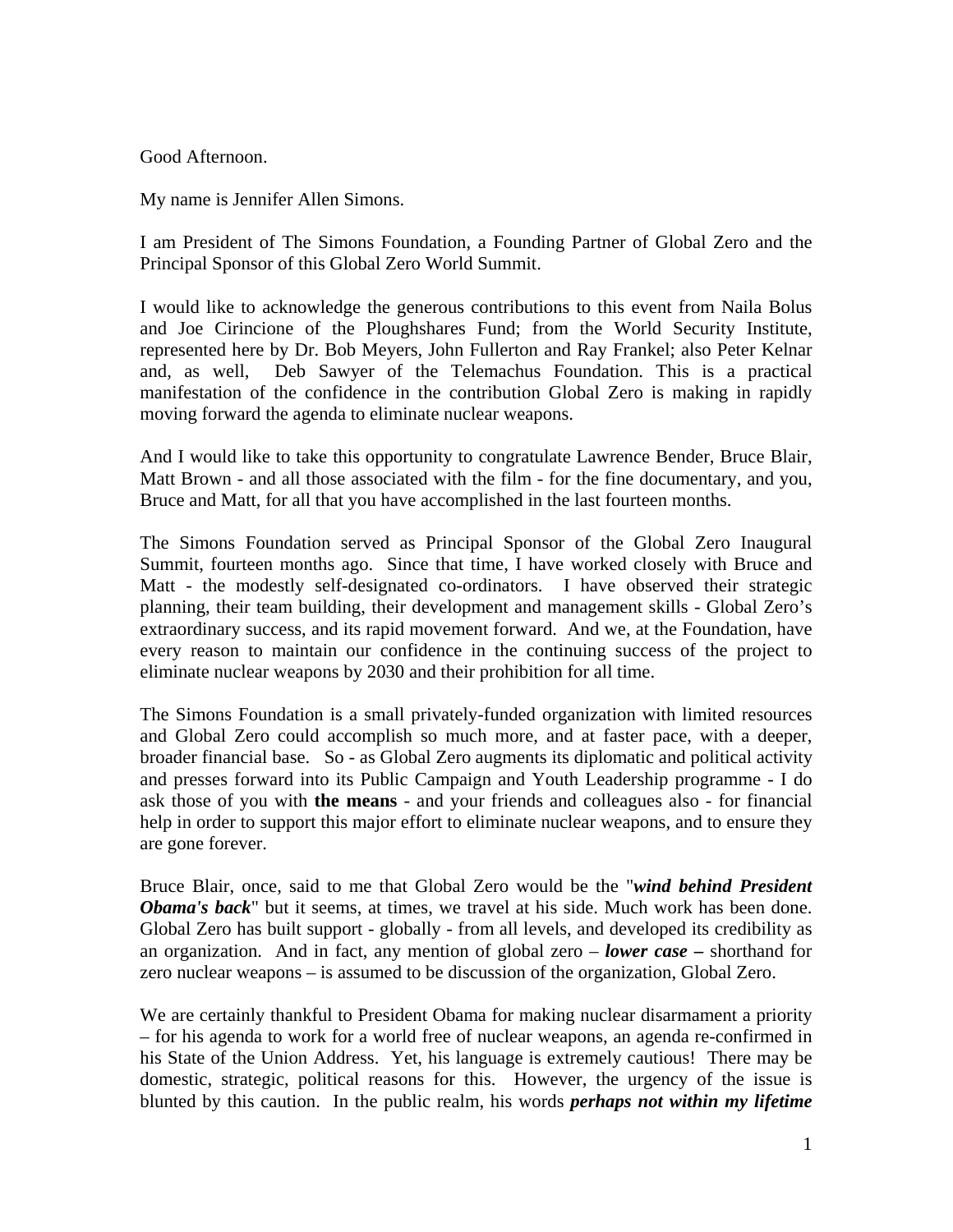and an *agenda to seek the GOAL of a world free of nuclear weapons* may create the impression that the elimination of nuclear weapons is a concern of the lower order and a matter of little urgency. Moreover, words such as *goals* and *vision* could be detrimental to his own objectives because it places the nuclear free world in the abstract and *beyond history* – rather than the *reality* of concrete action to eliminate nuclear weapons – and within the shortest possible time-frame because the situation requires urgent action.

The Global Zero Action Plan calls for a concurrent process of both *reductions* to zero *and* a *treaty – the Global Zero Accord -* outlawing nuclear weapons. To date, reductions have been the only politically acceptable way of proceeding.

It is essential that we begin a treaty process banning nuclear weapons, in order to ensure that we do not, merely, engage in an endless process of reductions. And it important to ensure that those, in the public realm, are not lulled and pacified in the belief that a nuclear weapon-free world is on the way *just* because the numbers are being reduced. Reductions are merely the *means to the end - the method used to reach the end.*

And as Richard Falk pointed out: were this same reduction approach applied to Chemical and Biological weapons the absurdity would be apparent - *We agree to each remove one phial of smallpox and one teaspoon of anthrax and its delivery systems –* envelopes were mailed to members of Congress so - *one package of envelopes!!*

We find this absurdity, this incongruity, with regard to nuclear weapons on several fronts. The 1977 Geneva Protocols prohibit targeting or attacking a nuclear power plant. Yet there is no prohibition on targeting or attacking - *with nuclear weapons* - a city deemed of military interest.

A detonation of a 300 kiloton nuclear weapon on Tel Aviv, would surely be *an act of Genocide*. Yet, two nuclear weapons states (US and France) signed the Genocide Convention with attached Reservations that it did not apply to nuclear weapons.

The detonation of a nuclear weapon of even a Hiroshima size bomb - a twentieth of the current magnitude - would kill so many hundreds of thousands that *there is no question* that it would be judged a mass atrocity *- a crime against humanity*. Yet one nuclear weapon state (France) signed the International Criminal Court Convention with an attached Reservation that it did not apply to nuclear weapons.

## *And how many in the public domain have this kind of information*?

The Obama Administration's emphasis - like the Clinton and Bush Administration's remains on Non-Proliferation and preventing acquisition by terrorists - both extremely important goals. What President Obama returned to the table is *nuclear disarmament*. And it is now Global Zero<sup>1</sup>s task to convince him that disarmament – elimination to zero and prohibition - are equally important.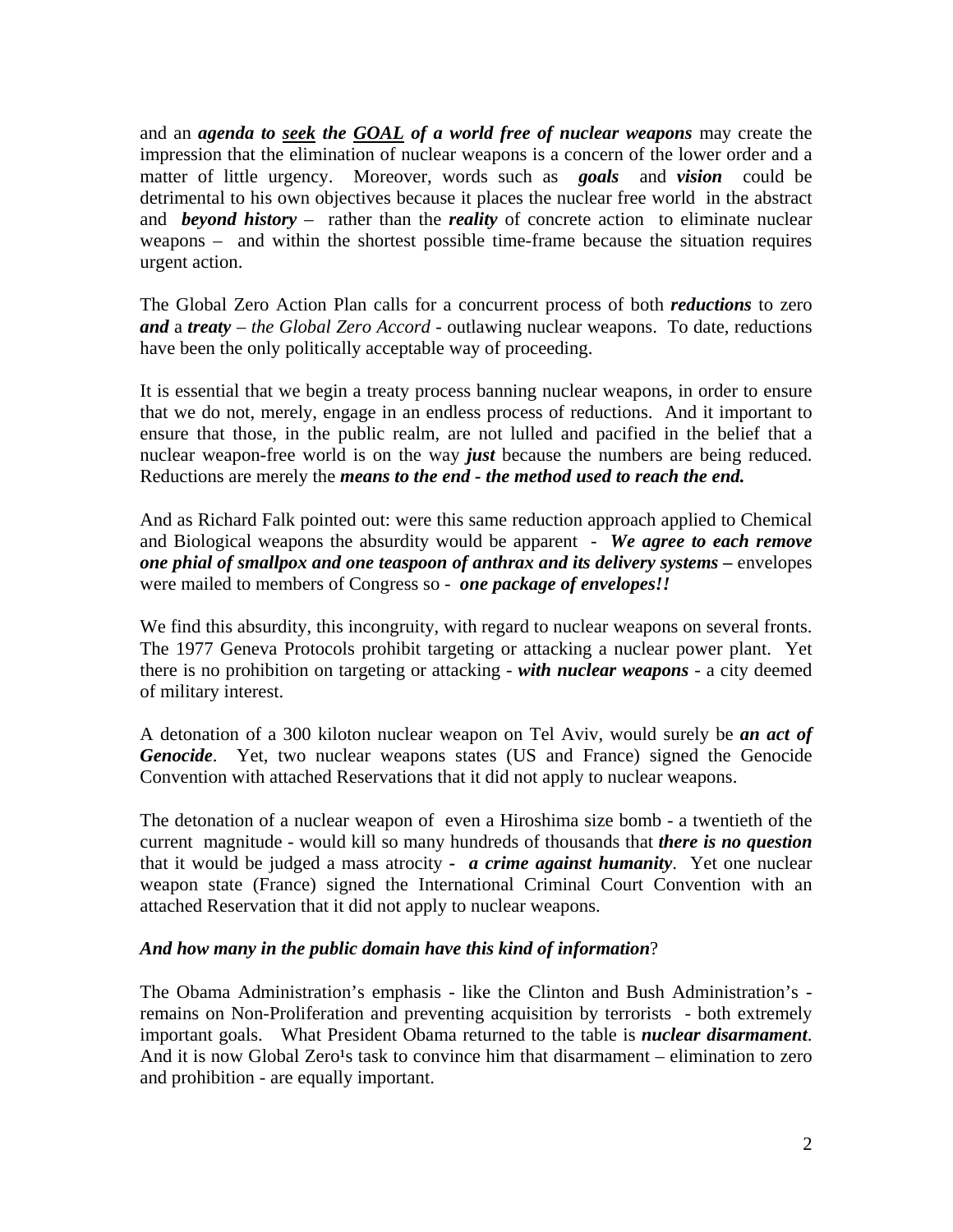And further, it is Global Zero's task to convince both President Obama - and the general public - that is it not only possible within his lifetime, but also essential that he aggressively push this agenda.

In the public domain, it is *not* understood that *we have not left behind* the Mutually Assured Destruction of the Cold War. The United States and Russia can still destroy each other within a matter of minutes. Added to this danger is the contemporary situation of some 30 nuclear capable states and, as well, terrorists' attempts to acquire nuclear weapons.

The minute hand of the Doomsday Clock *has* been shifted back by one minute, to 6 minutes to midnight. And, by *only one minute* because the terror of nuclear weapons is still considered *one of the two gravest threats to civilization.* Yet this dangerous situation *does not resonate* in the public domain. And ultimately it is the voices from this domain who will influence lawmakers in Congresses, the Federal Assembly of Russia, the Knessett and Parliaments around the world.

Global Zero is embarking on a major programme to educate and engage the general public. The film is a grand beginning for the second phase. And I have been asked to introduce the Panel for the Public Campaign for Global Zero - the inauguration of Global Zero's *major thrust* to build public global awareness, understanding and involvement to drive political action forward, through its Public Campaign and its Student Leadership Programme and Campus Campaign.

Last year, Dr. Philip Zelikow, Chair of the 9/11 Commission, said that Iran was the crossroads and that if Iran goes nuclear, then - to quote him "*goodbye zero*". It well may be that the young people in Iran, who are - distressingly - putting their lives at risk, will, perhaps, if successful with their Green Revolution - combined with the current dissent at the highest levels - ultimately resolve Iran's nuclear standoff .

There is a historical record of young people who were responsible for, or who have played a major role in successful, world-changing, non-violent and transformational civil movements. Take for example, the Velvet Revolution in Czechoslovakia - the nonviolent overthrow by students of an admittedly stagnating Communism.

William Wilberforce was 26 when he began his successful crusade to abolish slavery. Martin Luther King was also a 26 year- old when, in 1955, he led the Montgomery Bus Boycott, the founding action of the US Civil Rights movement. The *Student Non-Violent Coordinating Committee* – a driving force in sit-ins, Freedom Rides, the 1963 March on Washington and Voter registration in the southern United States - was one of the principal organizations of the American Civil Rights movement in the 1960s.

Another successful civil movement and one very important for nuclear disarmament was the 1958 St. Louis Baby-Teeth Survey. The testing of baby teeth of children born between 1945 and 1965 showed levels of Radio-active Strontium 90 that had risen a 100 fold; and rose and fell in correlation with atomic bomb tests. The resulting campaign, to